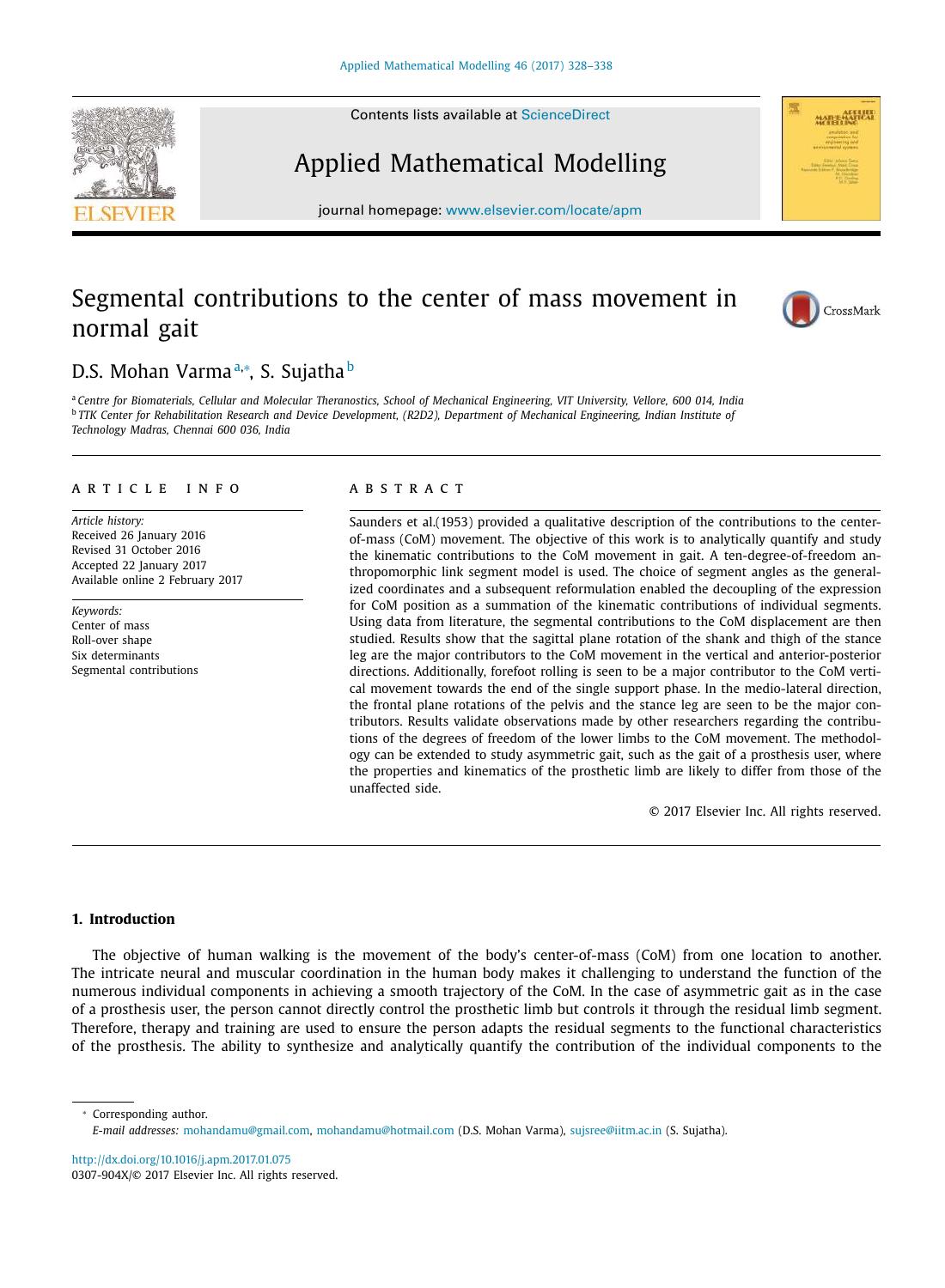overall activity of human walking can provide valuable insights into the gait characteristics and aid in determining gait training strategies and in prosthesis design.<sup>1</sup>

Saunders et al. [1] used a compass gait model as a basis to explain the contributions of the six determinants of gait to vertical CoM movement in normal walking. Others [2–6] used direct measurements or simpler models to test the hypothesis of the six determinants of gait theory. Very few researchers [7,8] used analytical methods to quantify the contributions to CoM movement in gait. Hayot et al. [7] used a link-segment model with 16 segments to determine the CoM position. They chose six kinematic quantities to represent the six determinants of gait and used a 4-segment model connecting the center of pressure (CoP) to CoM to study the contributions of each of the chosen quantities. Their study of CoM trajectory was in comparison to compass gait to evaluate the six determinants of gait theory. The influence of segments other than the ones connecting the CoM to the CoP were not captured in their analysis. Lin et al. [8] studied the contributions of the DoFs to the CoM movement in all three directions. Their analysis required the direct measurement of the pelvis DoFs to determine the kinematics, and used partial derivatives of the position of CoM with respect to each DoF to study the contributions. They used a 10-segment 23 DoF model. However, their analysis did not capture the influence of segments other than the ones connecting the CoM to the CoP (as in Hayot et al. [7]).

In this work, a ten-DoF anthropomorphic link-segment model that includes DoFs corresponding to the determinants of gait is used to study the segmental contributions to the CoM trajectory in the single support (SS) phase. The classical equation for the position of center of mass is reformulated to obtain analytical expressions for the contributions of individual segment's angular DoFs to the CoM. The choice of segment angles as the generalized coordinates as opposed to the joint angles enabled the expression of the CoM position as a direct summation of contributions of individual segmental kinematics. Each term in the expression for the CoM position is a function of kinematics of one segment alone. Analytical expressions for the contributions of each segment's kinematics to the CoM movement are derived. The methodology described allows for the study of influence of all the segments to the CoM movement. Ankle-foot roll-over shape (AFROS) [9] is used to model the foot-ground interaction. Using kinematic data from literature [10], the contributions of individual segments and DoFs to the CoM displacement are studied.

#### **2. Methods**

#### *2.1. Mathematical model*

The anthropomorphic model consists of ten DoFs (Fig. 1). Assuming that the right leg is the stance leg and the left leg is the swing leg, the segments are: the foot, shank and thigh of the swing (left) leg, the foot-shank (modeled as a single segment) and thigh of the stance (right) leg and the pelvis connecting the right and left hips. The head, arms and trunk are modeled as a single segment connected rigidly to the mid-point of the pelvis. The segments of each leg are assumed to remain in the same plane and are connected by revolute joints at the ankle, knee and hip. Transverse plane rotation of the leg is assumed to be zero. The shank and ankle-foot complex of the stance leg is modeled using the AFROS. The AFROS takes into account the foot deformation and the ankle flexion during this period. Therefore, the ankle DoF is not included separately. Thus, the stance leg has three DoFs - sagittal plane rotations of the shank (θ*skr*) and thigh (θ*thr*), and the frontal plane rotation of the leg as a whole (θ*legr*). The swing leg has four DoFs - sagittal plane rotations of the foot (θ*ftl*), shank (θ*skl*) and thigh (θ*thl*), and the frontal plane rotation of the leg as a whole (θ*legl*). The HAT has three DoFs rotation of the pelvis in the frontal ( $\theta_{pek}$ ), transverse ( $\theta_{pelv}$ ) and sagittal ( $\theta_{pe/z}$ ) planes. The angles in the frontal, transverse and sagittal planes are measured as the orientation of the body-fixed x, y or z-axis with respect to the ground-fixed X, Y and Z axes, respectively. X is along the anterior-posterior (A-P) direction, Y is along the vertical direction and Z is along the medial-lateral (M-L) direction.

#### *2.2. Segmental contributions formulation*

A methodology similar to the one described in [11] is used to obtain the segmental contributions. The position of the whole body center of mass (CoM) is given by

$$
M\vec{P}_{com} = m_{skr}\vec{P}_{skr} + m_{thr}\vec{P}_{thr} + m_{hat}\vec{P}_{hat} + m_{skl}\vec{P}_{skl} + m_{thl}\vec{P}_{thl} + m_{ftl}\vec{P}_{ftl},
$$
\n(1)

where, *m<sup>i</sup>* and *P<sup>i</sup>* are the mass and CoM positions, respectively of segment *i* and *M* is the total mass. The subscripts *skr, thr, hat, thl, skl* and *ftl* indicate the right shank, right thigh, HAT, left thigh, left shank and left foot, respectively. Choosing segment orientations with respect to the ground fixed coordinate system as the generalized coordinates, the CoM positions of each of the segments are given by

$$
\begin{aligned}\n\vec{P}_{skr} &= \vec{P}_{ankr} + \mathbf{T}_{skr}\vec{r}_1, \\
\vec{P}_{thrr} &= \vec{P}_{ankr} + \mathbf{T}_{skr}(\vec{r}_1 + \vec{r}_2) + \mathbf{T}_{thr}\vec{r}_3 \\
\vec{P}_{hat} &= \vec{P}_{ankr} + \mathbf{T}_{skr}(\vec{r}_1 + \vec{r}_2) + \mathbf{T}_{thr}(\vec{r}_3 + \vec{r}_4) + \mathbf{T}_{pel}\vec{r}_5\n\end{aligned}
$$

<sup>&</sup>lt;sup>1</sup> CoM Center of Mass, CoP Center of Pressure, DoFs Degrees of Freedom, SS Single Support, AFROS Ankle-Foot-Roll-Over-Shape, A-P Anterior Posterior, M-L Medial Lateral, HAT Head arms and trunk.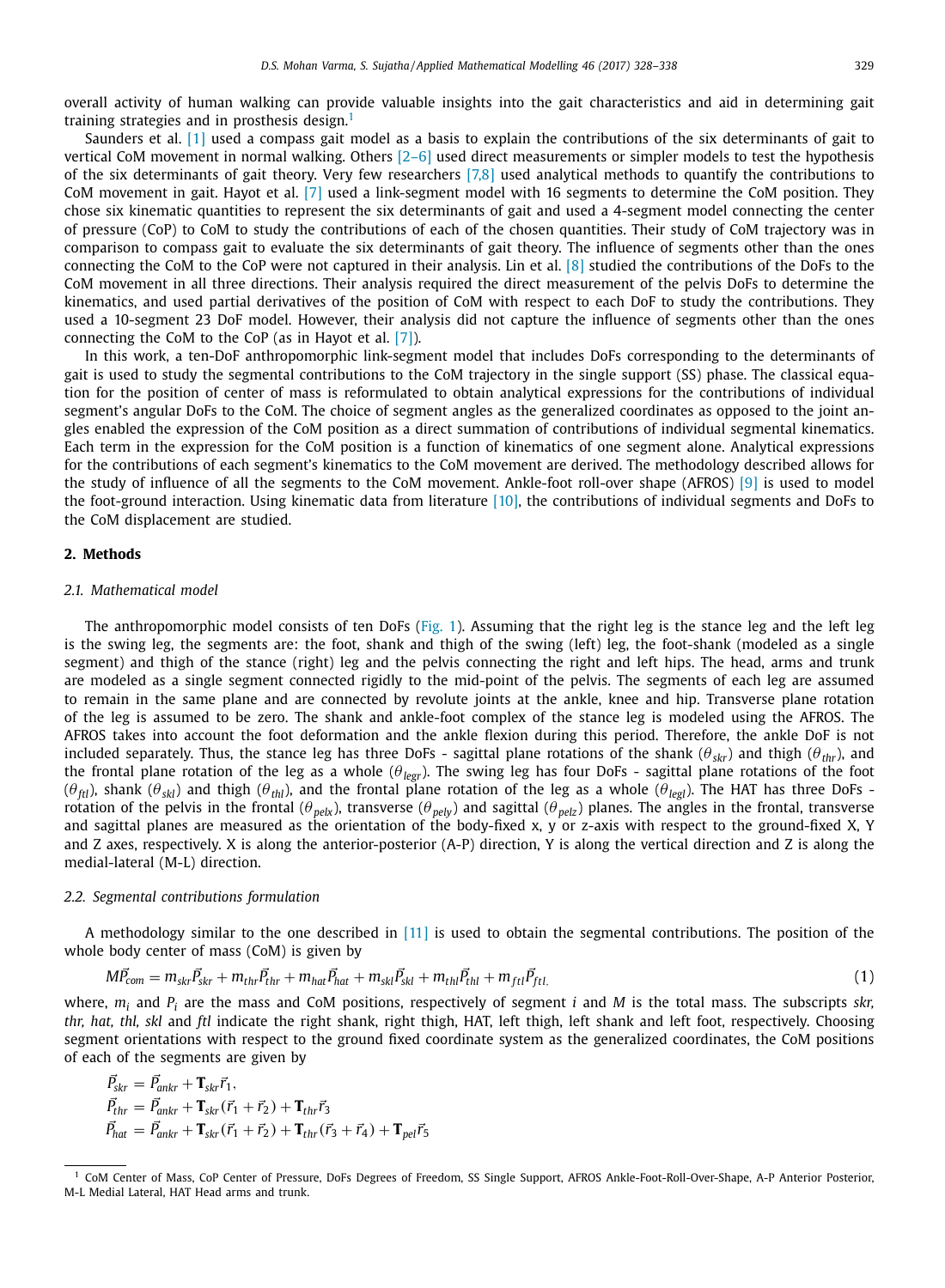

**Fig. 1.** Stick figure showing angles in the (a) sagittal plane and the (b) frontal plane.

$$
\vec{P}_{thl} = \vec{P}_{ankr} + \mathbf{T}_{skr}(\vec{r}_1 + \vec{r}_2) + \mathbf{T}_{thr}(\vec{r}_3 + \vec{r}_4) + \mathbf{T}_{pel}(\vec{r}_5 + \vec{r}_6) + \mathbf{T}_{thl}\vec{r}_7 \n\vec{P}_{skl} = \vec{P}_{ankr} + \mathbf{T}_{skr}(\vec{r}_1 + \vec{r}_2) + \mathbf{T}_{thr}(\vec{r}_3 + \vec{r}_4) + \mathbf{T}_{pel}(\vec{r}_5 + \vec{r}_6) + \mathbf{T}_{thl}(\vec{r}_7 + \vec{r}_8) + \mathbf{T}_{skl}\vec{r}_9 \n\vec{P}_{ftl} = \vec{P}_{ankr} + \mathbf{T}_{skr}(\vec{r}_1 + \vec{r}_2) + \mathbf{T}_{thr}(\vec{r}_3 + \vec{r}_4) + \mathbf{T}_{pel}(\vec{r}_5 + \vec{r}_6) + \mathbf{T}_{thl}(\vec{r}_7 + \vec{r}_8) \n+ \mathbf{T}_{skl}(\vec{r}_9 + \vec{r}_{10}) + \mathbf{T}_{ftl}\vec{r}_{11}.
$$
\n(2)

The definitions of the vectors  $\vec{r}_1$  till  $\vec{r}_{11}$  are given in the Appendix A.  $\bf{T}_i$  is the transformation matrix relating the bodyfixed coordinate system of the segment *i* to the ground fixed coordinate system. Each of these **T***<sup>i</sup>* s are functions of angular orientations of the segment *i*. Using Eq. (2) in Eq. (1) and writing in matrix notation

$$
M\vec{P}_{com} = M\vec{P}_{ankr} + \begin{bmatrix} \mathbf{T}_{str} \\ \mathbf{T}_{thr} \\ \mathbf{T}_{pt} \\ \mathbf{T}_{stl} \\ \mathbf{T}_{ftl} \end{bmatrix}^{\prime} \begin{bmatrix} \vec{r}_{1} & \vec{r}_{1} + \vec{r}_{2} & \vec{r}_{1} + \vec{r}_{2} & \vec{r}_{1} + \vec{r}_{2} & \vec{r}_{1} + \vec{r}_{2} & \vec{r}_{1} + \vec{r}_{2} \\ \vec{0} & \vec{r}_{3} & \vec{r}_{3} + \vec{r}_{4} & \vec{r}_{3} + \vec{r}_{4} & \vec{r}_{3} + \vec{r}_{4} & \vec{r}_{3} + \vec{r}_{4} \\ \vec{0} & \vec{0} & \vec{r}_{5} & \vec{r}_{5} + \vec{r}_{6} & \vec{r}_{5} + \vec{r}_{6} & \vec{r}_{5} + \vec{r}_{6} \\ \vec{0} & \vec{0} & \vec{0} & \vec{r}_{7} & \vec{r}_{7} + \vec{r}_{8} & \vec{r}_{7} + \vec{r}_{8} \\ \vec{0} & \vec{0} & \vec{0} & \vec{0} & \vec{r}_{9} & \vec{r}_{9} + \vec{r}_{10} \\ \vec{0} & \vec{0} & \vec{0} & \vec{0} & \vec{0} & \vec{r}_{11} \end{bmatrix} \begin{bmatrix} m_{skr} \\ m_{thr} \\ m_{hrt} \\ m_{shr} \\ m_{sk} \\ m_{ftl} \\ m_{ftl} \end{bmatrix}
$$
(3)

or

$$
\vec{P}_{com} = \vec{P}_{ankr} + \begin{bmatrix} \mathbf{T}_{skr} & \mathbf{T}_{thr} & \mathbf{T}_{pel} & \mathbf{T}_{thl} & \mathbf{T}_{skl} & \mathbf{T}_{ftl} \end{bmatrix} \begin{bmatrix} \vec{k}_{skr} \\ \vec{k}_{thr} \\ \vec{k}_{pel} \\ \vec{k}_{jkl} \\ \vec{k}_{jkl} \\ \vec{k}_{ftl} \end{bmatrix} .
$$
 (4)

where the  $\vec{k}$ s are constants and functions of segmental CoM distances and mass fractions. (The equations for  $k_i$ s are shown in Appendix A). The position of the whole body CoM can now be written as

$$
\vec{P}_{com} = \vec{P}_{ankr} + \mathbf{T}_{skr}\vec{k}_{skr} + \mathbf{T}_{thr}\vec{k}_{thr} + \mathbf{T}_{pel}\vec{k}_{pel} + \mathbf{T}_{thl}\vec{k}_{thl} + \mathbf{T}_{skl}\vec{k}_{skl} + \mathbf{T}_{ftl}\vec{k}_{ftl} = \Sigma \vec{U}_i.
$$
\n(5)

In Eq. (1), each term  $m_i\vec{P_i}$  are functions of angular positions of one or more segments. Whereas, in the form given by Eq. (5), each of the segmental contributions,  $T_i \vec{k}_i$ , are functions of angular position of the segment *i* alone. For instance, the term  $m_{th}P_{th}$  in Eq. (1) is a function of  $\theta_{skr}$ ,  $\theta_{ther}$ ,  $\theta_{legr}$ ,  $\theta_{pelx}$ ,  $\theta_{pely}$ ,  $\theta_{pelz}$ ,  $\theta_{th}$  and  $\theta_{legl}$ , while the term  $\mathbf{T}_{thl}\vec{k}_{thl}$  in Eq. (5) is a function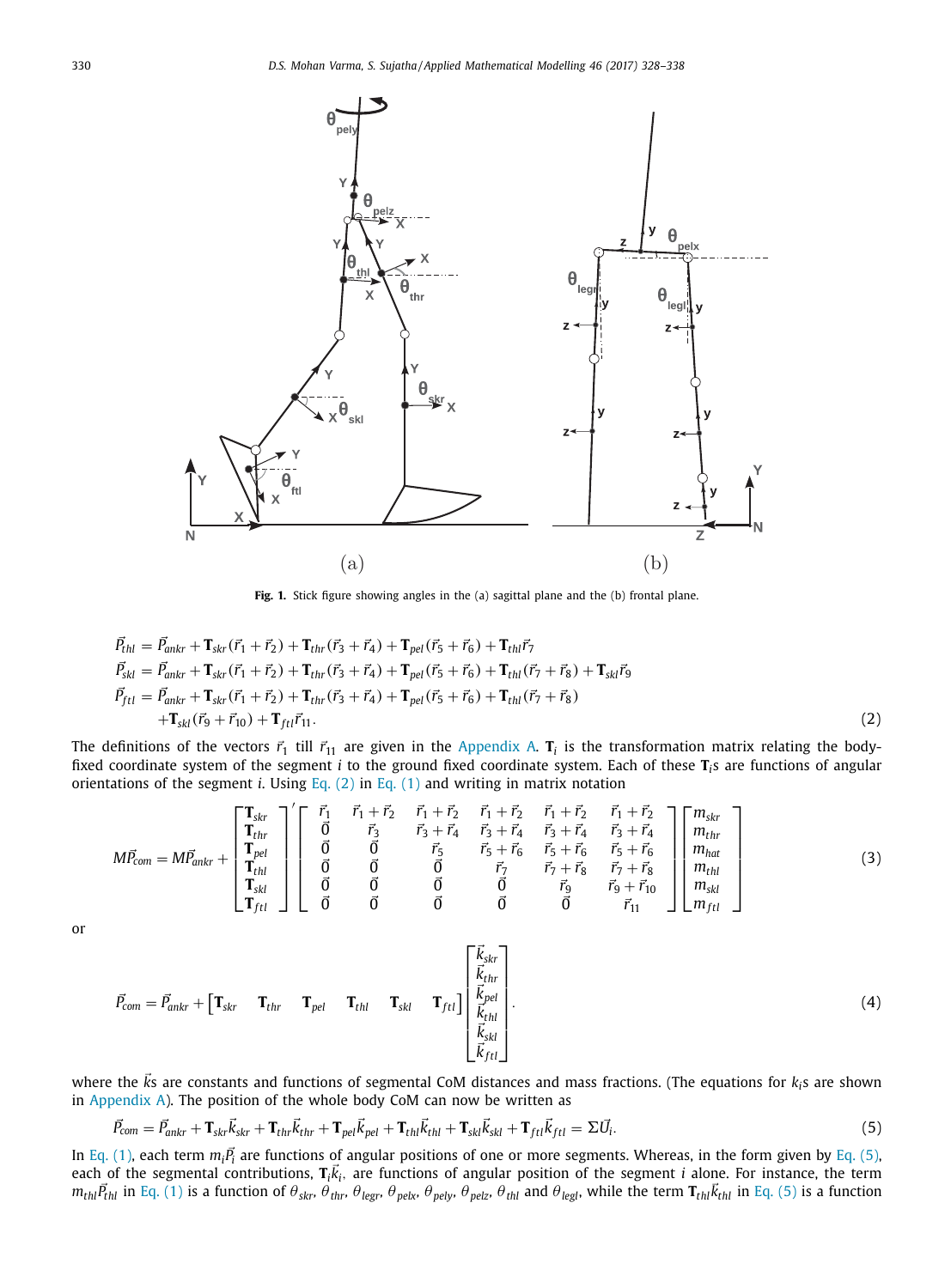of only  $\theta_{thl}$  and  $\theta_{legl}$  - the sagittal plane and frontal plane rotations of the left thigh. The choice of segment angles as the generalized coordinates and the above reformulation decouples the expression for the CoM position into the contributions of individual segmental kinematics.

Although the formulation for the segmental contributions begins with the classical equation for the CoM of an *n*-link kinematic chain, the final form given by Eq. (5) is different in that each term  $T_i \vec{k}_i$  of Eq. (5) is a function of DoFs of one segment alone as opposed to  $m_i\vec{P}_i$ s in the classical equation where each term is a function of kinematics of one or more than one segmental angles. An example of a planar two-link kinematic chain is used (Appendix B) to explain the difference between the classical form of the equation for the center of mass and the reformulation described in this work.

The position of the ankle of the rolling foot  $\vec{P}_{ankr}$  is given by

$$
\vec{P}_{ankr} = R_{roll} \begin{bmatrix} \delta \theta_{skr} \\ 0 \\ 0 \end{bmatrix} + R_{roll} \hat{u} + \mathbf{T}_{skr} \vec{s}, \tag{6}
$$

where,  $R_{roll}$  is the radius of the AFROS and  $\delta\theta_{skr}$  is the change in the shank angle from heel contact,  $\vec{s}$  is the vector from the center of the roll-over shape to the ankle, and  $\hat{u} = (0, C_{legr}, S_{legr})'$ . The notation used is  $C_i = \cos(\theta_i)$  and  $S_i = \sin(\theta_i)$ . Both  $R_{roll}$  and  $\vec{s}$  are obtained using Hansen's method [9] to determine the AFROS. Each  $T_i\vec{k}_i$  term in Eq. (5) is a function of the kinematics of the corresponding segment *i*. The segmental contributions to the position of the CoM are given by

$$
\vec{U}_{roll} = \vec{P}_{ankr},\tag{7}
$$

$$
\vec{U}_{skr} = k_{skrx} \begin{bmatrix} C_{skr} \\ C_{legr} S_{skr} \\ S_{legr} S_{skr} \end{bmatrix} + k_{skry} \begin{bmatrix} -S_{skr} \\ C_{legr} C_{skr} \\ S_{legr} C_{skr} \end{bmatrix},\tag{8}
$$

$$
\vec{U}_{thr} = k_{thry} \begin{bmatrix} -S_{thr} \\ C_{legr}C_{thr} \\ S_{legr}C_{thr} \end{bmatrix},\tag{9}
$$

$$
\vec{U}_{hat} = k_{\text{pely}} \left[ \begin{array}{c} -C_{\text{pely}} S_{\text{pelz}} \\ C_{\text{pelx}} C_{\text{pelz}} - S_{\text{pelx}} S_{\text{pely}} S_{\text{pelz}} \\ S_{\text{pelx}} C_{\text{pelz}} + C_{\text{pelx}} S_{\text{pely}} S_{\text{pelz}} \end{array} \right] + k_{\text{pelz}} \left[ \begin{array}{c} S_{\text{pely}} \\ -S_{\text{pelx}} C_{\text{pely}} \\ C_{\text{pelx}} C_{\text{pely}} \end{array} \right],
$$
\n(10)

$$
\vec{U}_{thl} = k_{thly} \begin{bmatrix} -S_{thl} \\ C_{legl}C_{thl} \\ S_{legl}C_{thl} \end{bmatrix},\tag{11}
$$

$$
\vec{U}_{skl} = k_{skly} \begin{bmatrix} -S_{skl} \\ C_{legl}C_{skl} \\ S_{legl}C_{skl} \end{bmatrix} \text{and} \tag{12}
$$

$$
\vec{U}_{ftl} = k_{ftl} \begin{bmatrix} C_{ftl} \\ C_{legl} S_{ftl} \\ C_{legl} S_{ftl} \end{bmatrix} + k_{ftly} \begin{bmatrix} -S_{ftl} \\ C_{legl} C_{ftl} \\ S_{legl} C_{ftl} \end{bmatrix} . \tag{13}
$$

Coefficients  $k_{ix}$ ,  $k_{iy}$  and  $k_{iz}$  indicate the respective *X*, *Y* and *Z* components of the corresponding  $\vec{k}_i$ . The *ks* have units of length. It can be seen that each of the expressions shown above is a function of DoFs of one segment only. For instance, *U*- *skl* in Eq. (12) is a function of sagittal plane rotation of the left shank θ*skl* and the frontal plane rotation of the left shank  $\theta_{\text{legl}}$ . (Note that in this model, the frontal plane rotation,  $\theta_{\text{legl}}$ , is assumed to be the same for the three segments - foot, shank and thigh of each leg and hence  $\theta_{\text{legl}}$  appears in Eqs. (11)–(13). Similarly,  $\theta_{\text{pek}}$ ,  $\theta_{\text{pely}}$  and  $\theta_{\text{pelz}}$  - the DoFs of the pelvis appear only in  $\vec{U}_{hat}$ . Since  $\vec{U}_i$  is the isolated contribution of the angular orientations of the segment *i* to the position of the  $\hat{C}$  com, the change in  $\vec{U}_i$  represents the contribution of the angular displacements of the segment to the displacement of the CoM during gait. Data for segment masses, segment length estimates and kinematic data for normal gait are used in Eqs. (7)–(13) to determine the segmental contributions to the CoM movement.

#### **3. Results and discussion**

Using segment mass and length estimates from  $[12]$ , the values of  $\vec{k}$ s in m are

$$
\vec{k}_{skr} = (0.0006, 0.43, 0)', \quad \vec{k}_{thr} = (0, 0.37, 0)', \n\vec{k}_{pel} = (0, 0.196, -0.083)', \quad \vec{k}_{thl} = (0, -0.0486, 0)', \n\vec{k}_{skl} = (0, -0.0144, 0)' \text{ and } \vec{k}_{ftl} = (0.0006, -0.0004, 0)'. \tag{14}
$$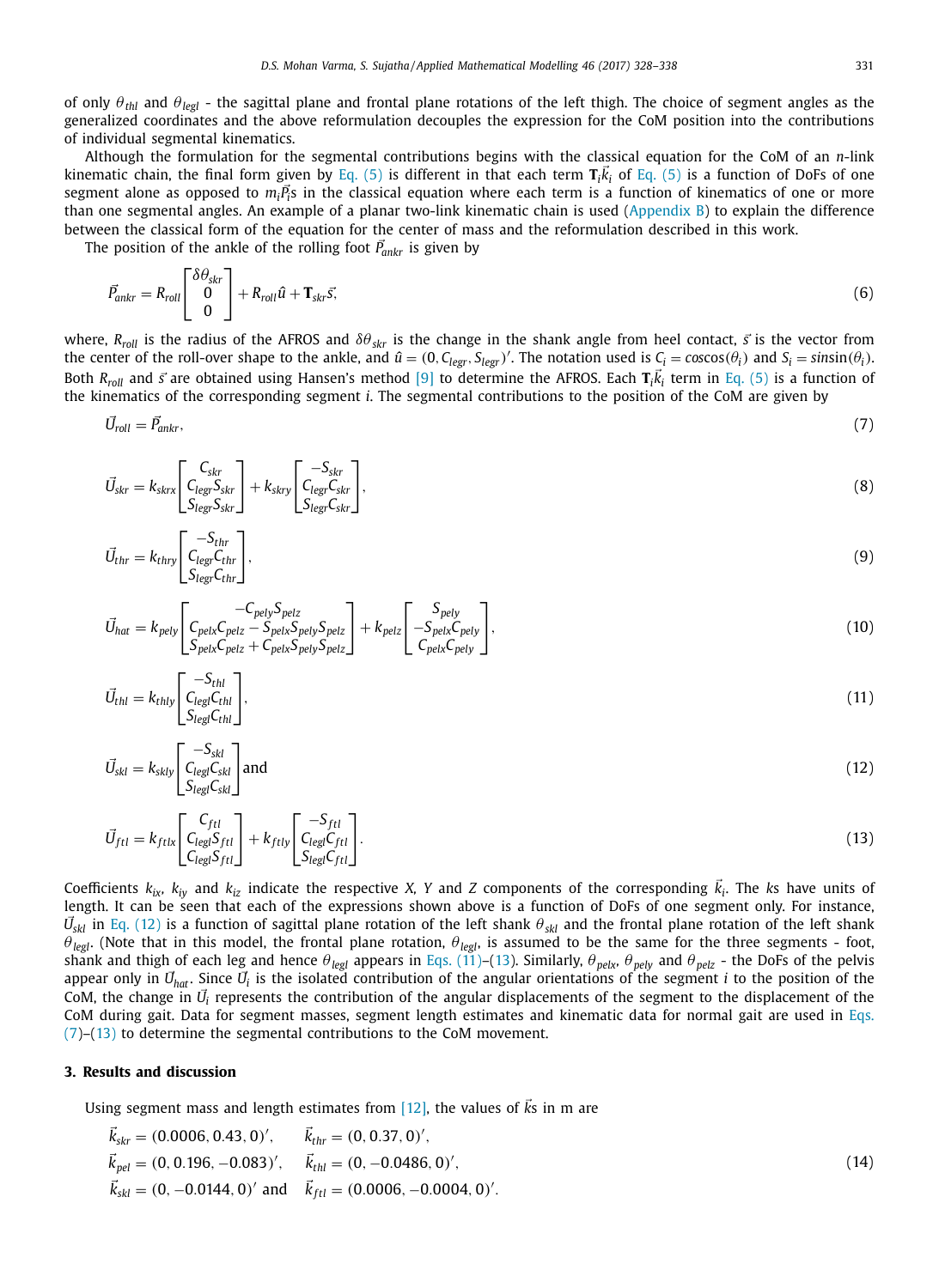

**Fig. 2.** Segmental kinematics adapted from [10]. (a) Sagittal plane rotation of the shank (θ*skr*) and thigh (θ*thr*) of the stance (right) leg, (b) sagittal plane rotation of the thigh ( $\theta_{th}$ ), shank ( $\theta_{sk}$ ) and foot ( $\theta_{ft}$ ) of the swing (left) leg, (c) rotation of the pelvis in the transverse plane ( $\theta_{pet}$ ) and sagittal plane  $(\theta_{\text{pelz}})$  and (d) frontal plane rotation of the right leg  $(\theta_{\text{legr}})$ , left leg  $(\theta_{\text{legl}})$  and the pelvis  $(\theta_{\text{pelx}})$ .



**Fig. 3.** Contributions of segments of the stance leg, segments of the swing leg and HAT to the vertical CoM position. All contributions are scaled such that the lowest value is zero.

The sagittal plane kinematic data from [10] are used and the unknown kinematics are derived [11]. The CoP data and the shank angle data from heel contact to opposite heel contact are used to compute  $R_{roll} = 0.42m$  and the vector  $\vec{s} =$ [0.01; −0.32; 0]*m* of the AFROS. The kinematic data (Fig. 2) follow known trends for normal human walking [13]. Using these kinematics in Eqs.  $(7)$ – $(13)$ , the segmental contributions are obtained.

#### *3.1. Contributions to the vertical CoM movement*

The contributions of the segments of the swing leg ( $U_{\textit{swingy}} = U_{ftly} + U_{\textit{skyy}} + U_{thly}$ ) and that of the stance leg ( $U_{\textit{stancey}} = U_{\textit{g}}$  $U_{rolly} + U_{skyy} + U_{thry}$ ) and the HAT ( $U_{haly}$ ) to the CoM movement in the vertical direction are shown in Fig (3). The segments of the swing leg contribute the least, the HAT DoFs (rotations of the pelvis in the three planes) contributes towards a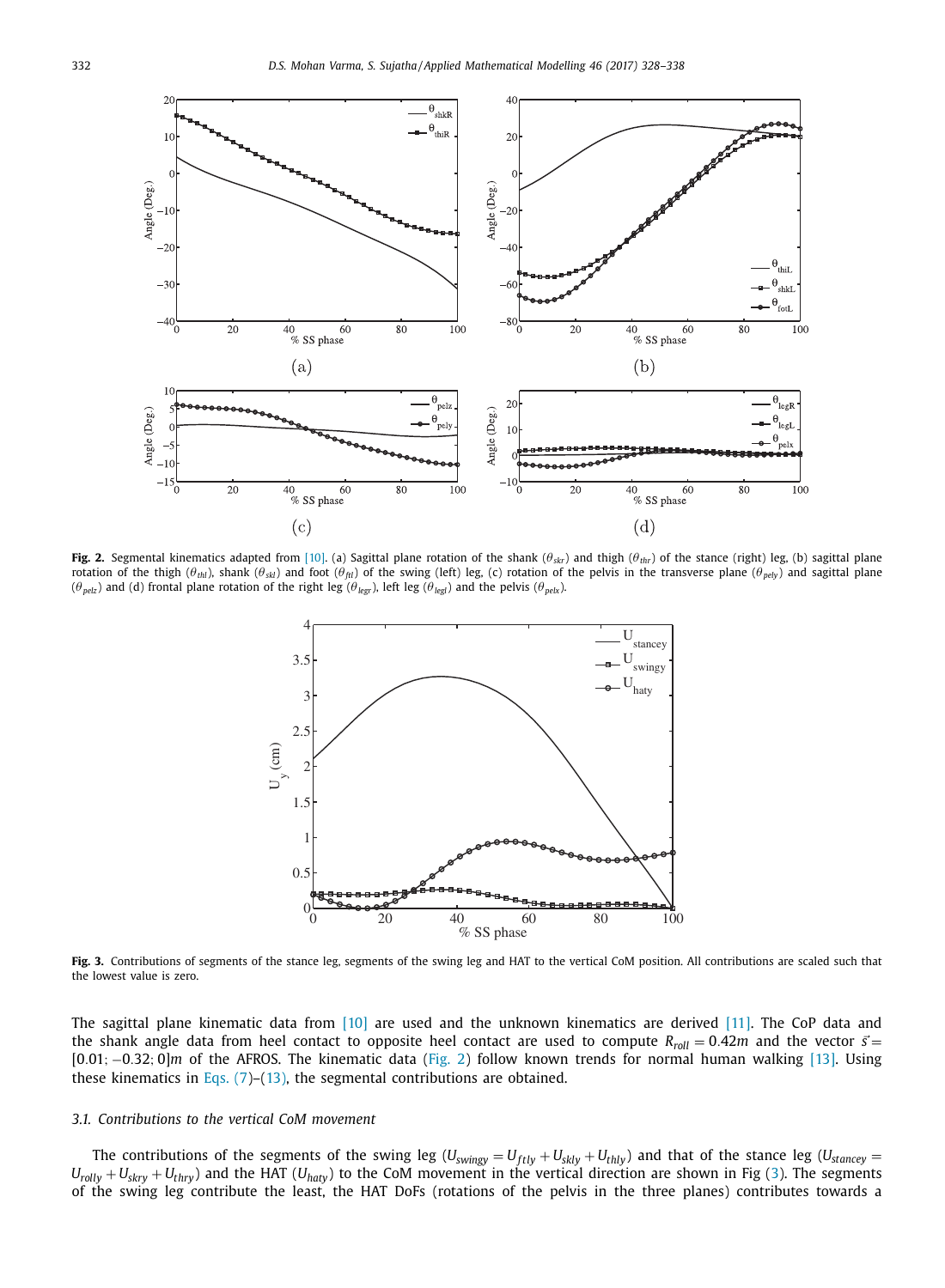

(b) Stance knee angle. 'Flex.' indicates period of flexion and 'Extn.' indicates period of extension.

**Fig. 4.** Phase difference between the peak vertical CoM position the stance knee flexion.



Fig. 5. Contributions of each of the segments of the stance leg, i.e., - the rolling foot, shank and thigh to the vertical CoM position. All contributions are scaled such that the lowest value is zero.

maximum positive displacement of about 1 cm around mid-stance and the segments of the stance leg contribute the highest to the CoM vertical displacement.

Gard and Childress [3] found that the knee flexion in stance phase (the third determinant of gait proposed by Saunders et al. [1]) occurs before the peak in the vertical CoM position and hence does not contribute to the decrease in the peak vertical CoM displacement. The knee angle data and CoM vertical position (Fig. 4) reported in this work also shows the phase shift of the stance phase knee flexion and peak vertical CoM position. The results for the contributions of the segments of the stance leg (Fig. 5) also show that, among the segments of the stance leg, the thigh segment solely contributes to the rise of the vertical CoM position from 0% –43% of the SS phase. During the rest of the SS phase, the shank and thigh segments contribute to a fall of the CoM vertical position while the forefoot rolling has an opposing effect and causes a rise in the CoM position. Others have seen this in terms of heel rise  $[6,14]$  and foot rolling  $[4]$  in their studies.

In order to study the contributions of each DoF of the HAT, one DoF at a time is set equal to zero in the equation for the HAT contribution (Eq. (10)) (Method similar to the one used by Della Croce et al. [6]). Setting θ<sub>pely</sub> (pelvis rotation in the transverse plane) and θ<sub>pelz</sub> (pelvis rotation in the sagittal plane) to zero has negligible effect on the vertical position of the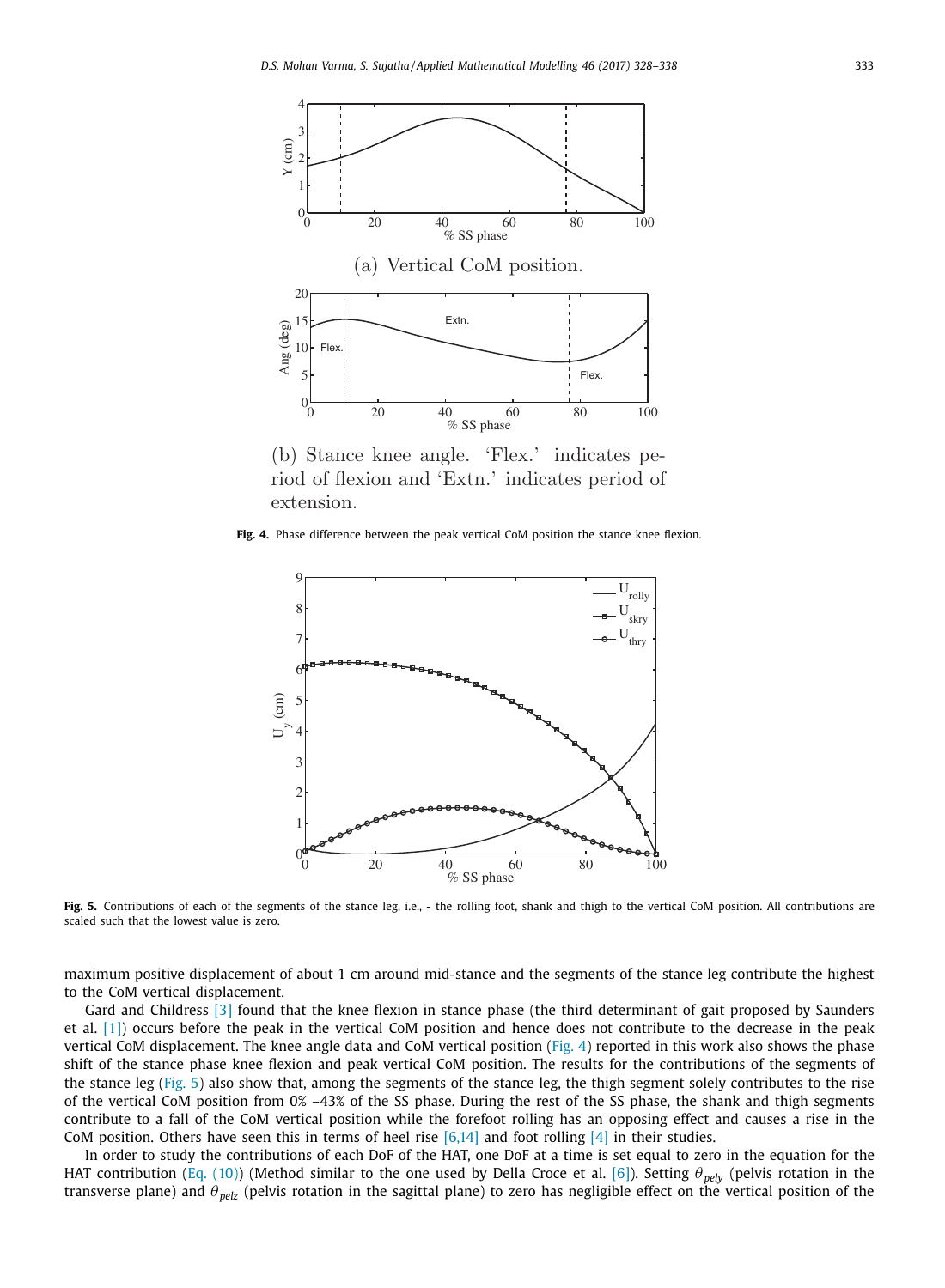

Fig. 6. Segmental contribution of the (a) HAT segment to the vertical CoM movement when each of the three DoFs are set equal to zero and that of the (b) segments of the stance leg to the vertical CoM movement when each of the DoFs are set equal to zero. All contributions are scaled such that the lowest value is equal to zero.



Fig. 7. Segmental contributions to the CoM movement in the A-P direction in the SS phase. (a) Contributions of segments of the stance leg, segments of the swing leg and HAT. (b) Contributions of each of the segments of the stance leg - (the rolling foot, shank and thigh) to the CoM movement. (c) Contribution of the HAT segment when each of the three DoFs are set equal to zero. (d) Contribution of segments of the stance leg when each of the DoFs are set equal to zero. All contributions are scaled such that the lowest value is equal to zero.

CoM (Fig.  $6(a)$ ). Experimental studies by Kerrigan et al. [5] also showed that first determinant of gait - the transverse plane rotation of the pelvis ( $\theta_{\text{pelv}}$ ) has negligible influence on the vertical CoM position. On the other hand, setting  $\theta_{\text{pelx}}$  (rotation of the pelvis in the frontal plane) to zero nullifies the contribution of the HAT to the CoM vertical position. This implies that the contribution of the HAT segment to the overall CoM vertical movement is due to the frontal plane rotation. This result also shows (as was seen in the experimental studies by Gard and Childress  $[2]$ ) that the frontal plane rotation of the pelvis contributes to a rise (albeit by a small amount) and not fall of the peak CoM vertical position.

In the case of contributions of the DoFs of the stance leg (Fig. 6(b)), setting θ*legr* equal to zero showed negligible change in *Ustancey* implying that the frontal plane rotation of the leg has no influence on the vertical CoM trajectory. On the other hand, setting θ*skr* and θ*thr* to zero nullifies the contribution of the segments of the stance leg implying that the sagittal plane rotations of the stance shank and thigh and the rolling foot are the major determinants of the vertical CoM displacement.

#### *3.2. Contributions to the CoM movement in the A-P direction*

The kinematics of the stance leg contribute the most to the CoM position and displacement in the A-P direction (Fig. 7(a)). Among the segments of the stance leg, the shank and thigh segments show the highest contribution (Fig. 7(b)) in the A-P direction. For the data used, the shank and thigh kinematics cause a continuous forward progression of up to 20 cm and 25 cm, respectively, in the SS phase (Fig. 7(b)). The rolling foot causes a maximum positive A-P displacement of up to 6 cm in the SS phase. As expected, the DoFs in the frontal plane,  $\theta_{\text{peak}}$  and  $\theta_{\text{legr}}$ (frontal plane rotation of the pelvis and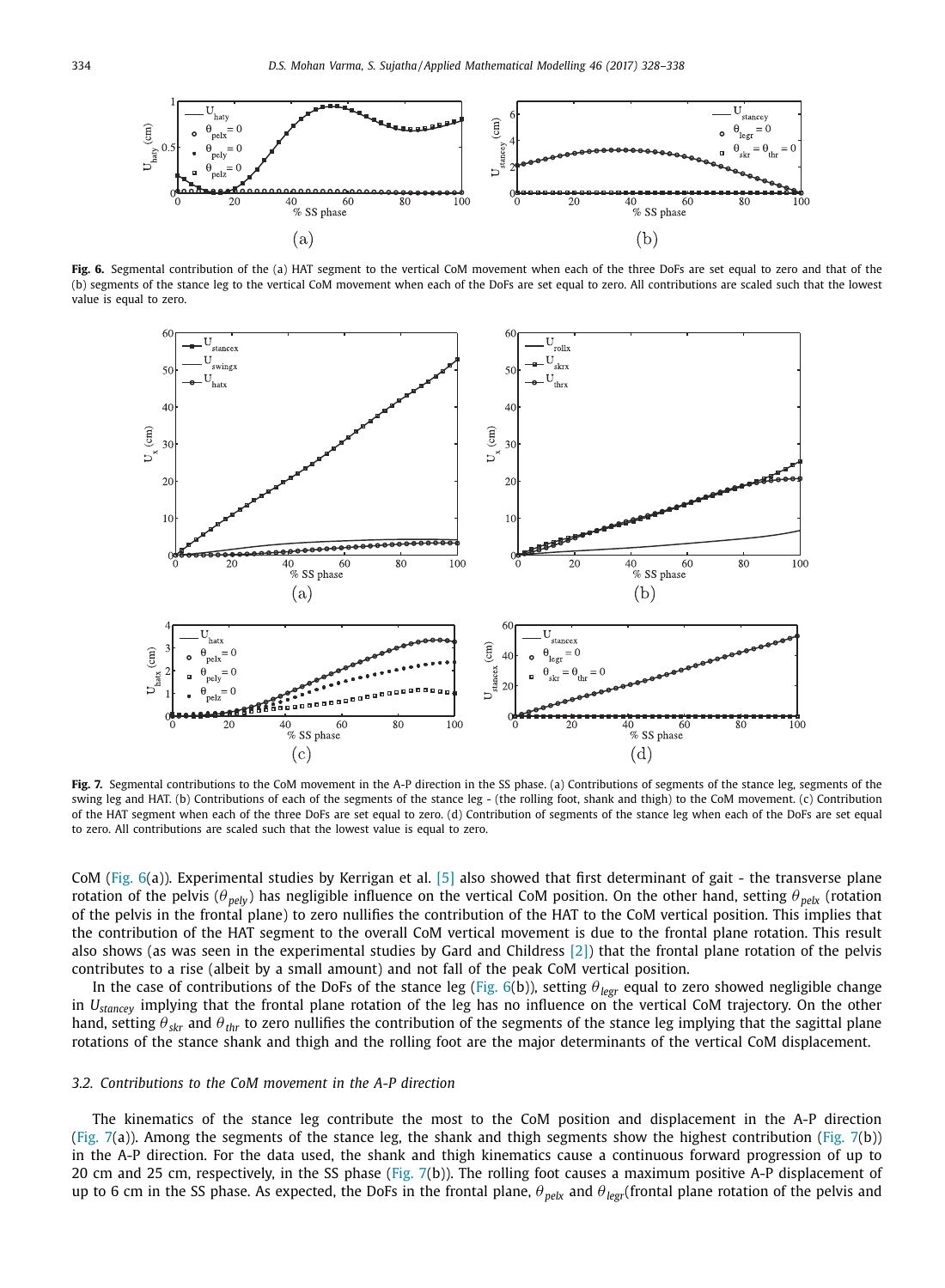

**Fig. 8.** Contributions of segments of the stance leg, segments of the swing leg and HAT to the CoM movement in the M-L direction. All contributions are scaled such that the lowest value is zero.



**Fig. 9.** (a) Contribution of the HAT segment to the CoM movement in the M-L direction when each of the three DoFs are set equal to zero. (b) Contribution of segments of the stance leg to the CoM movement in the M-L direction when each of the DoFs are set equal to zero. All contributions are scaled such that the lowest value is equal to zero.

stance leg respectively) do not contribute to the CoM displacement in the A-P direction (Fig. 7(c) and 7(d)). The contribution of the HAT and stance leg to the CoM position in the A-P direction,  $U_{\text{hadr}}$  and  $U_{\text{stance}}$ , shows negligible change when  $\theta_{\text{pek}}$ and  $\theta_{\text{legr}}$ , respectively are set equal to zero.

#### *3.3. Contributions to the CoM movement in the M-L direction*

The HAT and the stance leg contribute the most towards the trajectory of the CoM in the M-L direction (Fig. 8). The HAT causes a maximum displacement of around 2 cm and the stance leg causes a positive M-L displacement of around 1.7 cm up until 70% of SS phase. Towards the end of the SS phase, the stance leg moves rapidly in the opposite direction (negative displacement) until heel contact. Among the DoFs of the stance leg and the HAT, the DoFs in the frontal plane  $\theta_{\text{pek}}$  and  $\theta_{\text{legr}}$  are the dominant contributor to the CoM position in the M-L direction. Setting  $\theta_{\text{pek}}$  and  $\theta_{\text{legr}}$  to zero nullifies the contribution of the HAT and the stance leg to CoM position in the M-L direction (Fig.  $\hat{9}(a)$  and  $\hat{9}(b)$ ). On the other hand, setting the rest of the DoFs ( $\theta_{\text{pely}}$ ,  $\theta_{\text{pelz}}$ ,  $\theta_{\text{skr}}$  and  $\theta_{\text{thr}}$ ) to zero has a negligible effect on the corresponding segmental contributions implying that these DoFs have minimal effect on the CoM movement in the M-L direction.

Overall, for the kinematic data used, it is seen that the sagittal plane rotations of the stance shank, stance thigh and the forefoot rolling contributes to the CoM movement in the vertical and in A-P directions and the frontal plane rotations of the pelvis and the stance leg contributes to the CoM movement in the M-L direction. The methodology described in this work can be extended to study of contributions of all the DoFs of a more complex models to the CoM movement. The choice of segment angles as the generalized coordinates enabled the formulation (Eq.  $(1)$ ) where the CoM position is expressed as the summation of contributions of individual segmental DoFs. Using segmental orientations as opposed to joint angles allows the decoupling of the CoM position into contributions of individual segmental kinematics.

Earlier studies [7,8] quantified the contributions of joint angles to the CoM movement. To study individual joint DoF contributions, Hayot et al. [7] introduced one DoF at a time into a model for compass gait. Lin et al. [8] on the other hand, used partial derivatives to study the contributions individually. The contributions were studied with reference to the six determinants of gait theory. Their expressions for the CoM position are functions of DoFs of only the kinematic chain that connects the CoM and CoP, i.e., the stance leg. This work presents a more general form for studying the contributions to the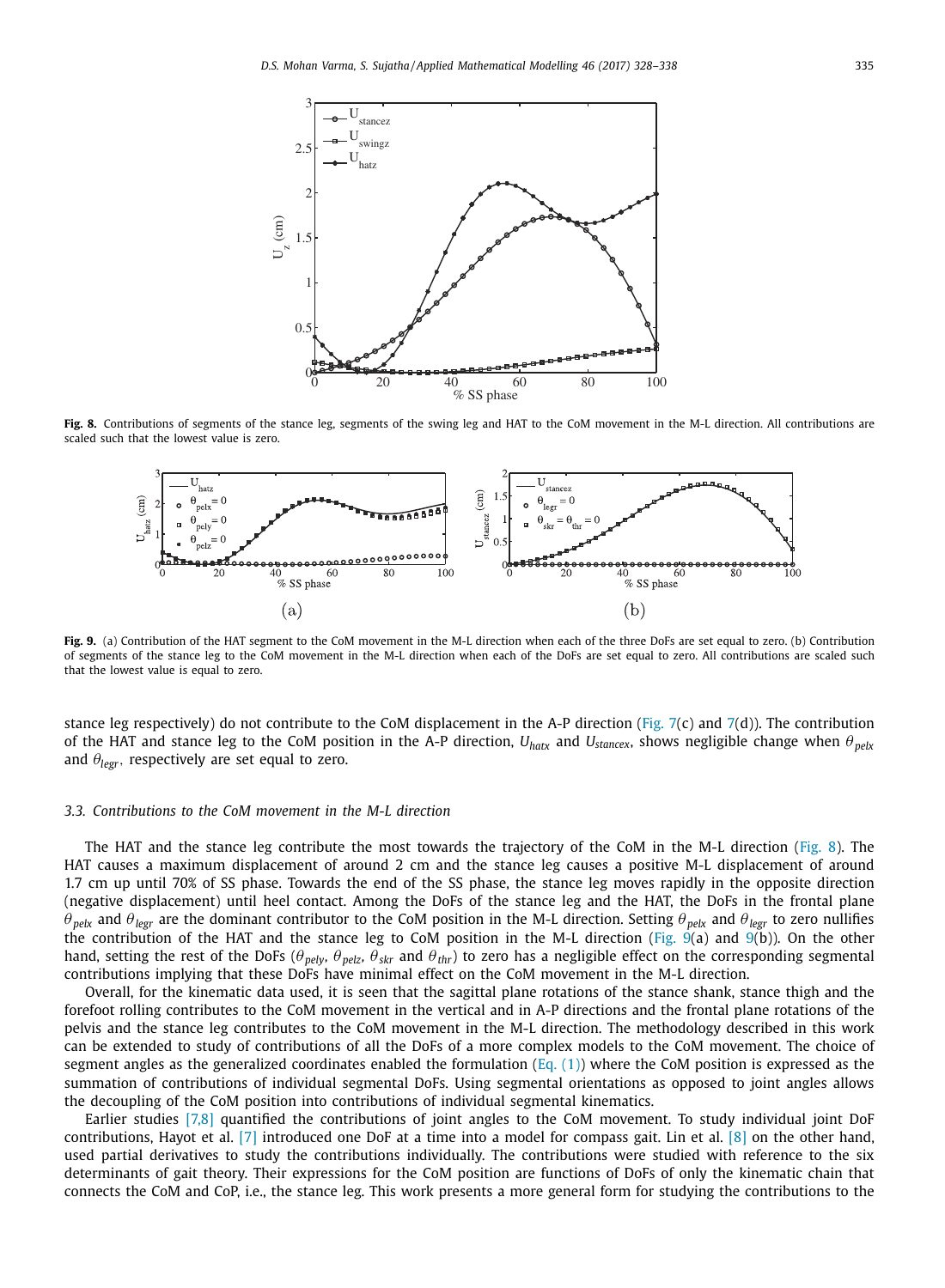CoM position, which is expressed as a summation of terms,  $\vec{U_i}$ s. Each  $\vec{U_i}$  is a function of a particular segment's DoFs and the contributions of all the segments of the model can be studied individually or in combination.

A limitation of this work is the use of one data set to study the segmental contributions. Although the data used follow known trends for normal human walking [13] and the results, in general, agree with the findings in other experimental studies [2–5,7,8,14], more sets of kinematic data are needed to ascertained the findings in this work. Another limitation of this work is that the inter-segmental dependence cannot be studied using this method as the segment angles and not the joint angles are chosen as the generalized coordinates. Following a similar methodology and using joint angles as the generalized coordinates could provide insight into inter-segmental dependence.

An important finding of the segmental analysis of the CoM movement is the contribution of forefoot rolling to the CoM vertical displacement towards the end of the SS phase. Clinical studies have shown that insufficient forefoot rolling causes asymmetries in the gait of persons with partial-foot amputations [15,16], users of trans-tibial prostheses [17], persons with diabetic neuropathy [18,19] and in children with cerebral palsy [20]. Hutchins et al. [21], in their review of literature, found that rocker profiles can be altered to influence muscle activity patterns in the lower limbs. Chen et al. [22] found that addition of elastic material in the forefoot region not only reduced the activation of gastrocnemius muscles but also provided propulsive forces in running. Kerrigan et al. [14] and Gard and Childress [4] also studied the effect of heel rise and foot rolling respectively on the CoM movement. While they used simplified models to quantify the contribution of the rolling foot, in this work, the analytical expression that quantifies the effect of forefoot rolling (Eq.  $(7)$ ) is derived systematically using an anthropomorphic model. This analytical expression could potentially be used by clinicians to determine the rollover radius (R<sub>roll</sub> in Eq. (7)) and the foot alignment (which determines the position of the center of the AFROS i.e,  $\vec{s}$  in Eq. (7)) required for a prosthetic foot to ensure improved gait characteristics of a prosthesis user.

The methodology described in this work can be used with a complex multi-DoF model to systematically isolate and quantify the contributions of any DoF in the model. The form of equation could be used to quantify gait deviations and the compensatory adaptations in the kinematics in the case of asymmetric gait where the segmental properties of one limb differ significantly from the other.

#### **4. Conclusions**

The formulation of the segmental contributions to the CoM position enables the study of effects of individual segmental DoFs on the CoM trajectory without a priori assumption of their significance. Although further validation with more sets of kinematic data is required, the general conclusions of this work agree with the conclusions of other studies in literature. This work can be applied to study asymmetric gait where a person develops strategies to compensate for impairments. The methodology can be used to isolate the DoFs responsible for the changed CoM trajectory, and can likely form a basis for clinical therapy. Future work includes extending the methodology to double support and applications to asymmetric gait.

#### **Appendix A**

The vectors  $\vec{r}_1$  till  $\vec{r}_{11}$  are defined as

- $\vec{r}_1$ right ankle to the CoM of the right shank,
- $\vec{r}_2$ CoM of the right shank to the right knee,
- $\vec{r}_3$ right knee to the CoM of the right thigh,
- $\vec{r}_4$ CoM of the right thigh to the right hip,
- $\vec{r}_5$ right hip to the CoM of the HAT segment,
- $\vec{r}_6$ CoM of the HAT to the left hip,
- $\vec{r}_7$ left hip to the CoM of the left thigh,
- $\vec{r}_8$ CoM of the left thigh to the left knee,
- $\vec{r}_9$ left knee to the CoM of the left shank,
- $\vec{r}_{10}$ CoM of the left shank to the left ankle, and
- $\vec{r}_{11}$ left ankle to the CoM of the left foot.

All the vectors are expressed in their respective local coordinate systems. The vectors  $\vec{k}_1$  till  $\vec{k}_6$  are given by

$$
\vec{k}_1 = M_{skr}\vec{r}_1 + (M_{thr} + M_{hat} + M_{thl} + M_{skl} + M_{ftl})(\vec{r}_1 + \vec{r}_2),
$$
\n
$$
\vec{k}_2 = M_{thr}\vec{r}_3 + (M_{hat} + M_{thl} + M_{skl} + M_{ftl})(\vec{r}_3 + \vec{r}_4),
$$
\n
$$
\vec{k}_3 = M_{hat}\vec{r}_5 + (M_{thl} + M_{skl} + M_{ftl})(\vec{r}_5 + \vec{r}_6),
$$
\n
$$
\vec{k}_4 = M_{thl}\vec{r}_7 + (M_{skl} + M_{ftl})(\vec{r}_7 + \vec{r}_8),
$$
\n
$$
\vec{k}_5 = M_{skl}\vec{r}_9 + (M_{ftl})(\vec{r}_9 + \vec{r}_{10}),
$$
\n
$$
\vec{k}_6 = M_{ftl}\vec{r}_{11},
$$
\n(A.1)

where *M<sup>i</sup>* is the mass fraction of the segment *i*.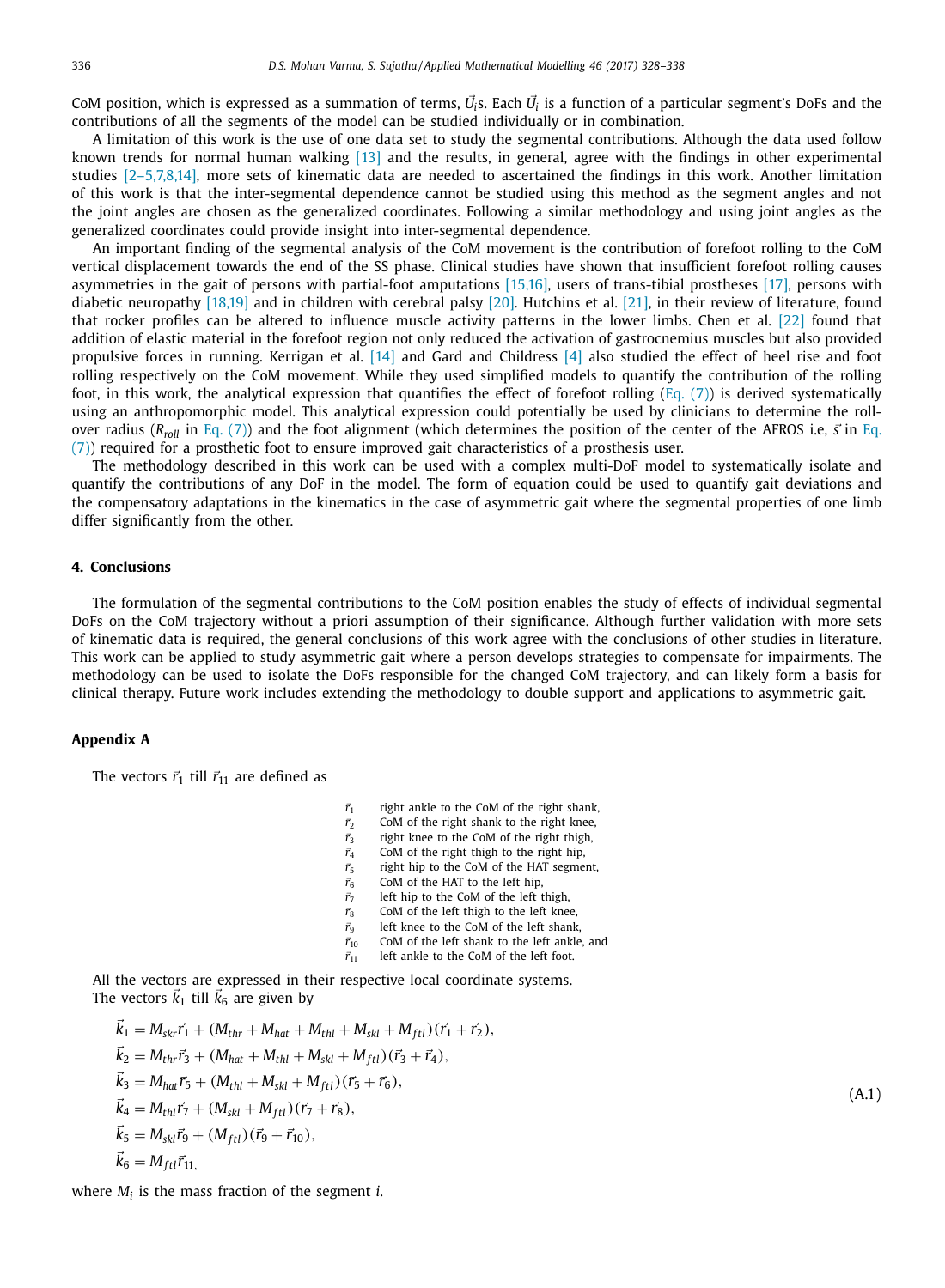

**Fig. B1.** A two-link kinematic chain. (a) shows the body fixed coordinate systems and (segment angles) angles made by the links with respect to the ground and (b) shows the position vectors in local coordinate systems.

#### **Appendix B**

The difference between the classical equation for center of mass of a planar two-link kinematic chain (Fig. B.10) and the equation for center of mass obtained using the formulation for segmental contributions shown in this work is described below.

The classical equation is

$$
M\vec{P}_{com} = m_1\vec{P}_1 + m_2\vec{P}_2, \tag{B.1}
$$

where,  $m_1$  and  $m_2$  are the masses of link 1 and 2, respectively,  $M = m_1 + m_2$ ,  $\vec{P}_1$  and  $\vec{P}_2$  are the position vectors of centers of mass of link 1 and 2, respectively and  $\vec{P}_{com}$  is the position of center of mass of the planar two-link kinematic chain. The equation can be rewritten as

$$
\vec{P}_{com} = M_1 \vec{P}_1 + M_2 \vec{P}_2. \tag{B.2}
$$

where,  $M_1 = m_1/M$  and  $M_2 = m_2/M$ . Each of the terms in the above equation can be expanded as

$$
M_1 \vec{P_1} = M_1 r_1 \begin{bmatrix} -\sin\theta_1 \\ \cos\theta_1 \end{bmatrix}
$$
 and  

$$
M_2 \vec{P_2} = M_2 (r_1 + r_2) \begin{bmatrix} -\sin\theta_1 \\ \cos\theta_1 \end{bmatrix} + M_2 r_3 \begin{bmatrix} -\sin\theta_2 \\ \cos\theta_2 \end{bmatrix}
$$
 (B.3)

where,  $r_1$ ,  $r_2$  and  $r_3$  are magnitudes of vectors  $\vec{r}_1$ ,  $\vec{r}_2$  and  $\vec{r}_3$  respectively shown in Fig. B.10. Note that these vectors are expressed in the body's local coordinate systems and  $r_1$ ,  $r_2$  and  $r_3$  are constant lengths. Using the formulation for segmental contributions described in this work, the final form of equation for the position of the center of mass is

$$
\vec{P}_{com} = \mathbf{T}_1 \vec{k}_1 + \mathbf{T}_2 \vec{k}_2 \tag{B.4}
$$

where,

$$
\vec{k}_1 = M_1(-\vec{r}_1) + M_2(-\vec{r}_1 + \vec{r}_2) \text{ and}
$$
\n
$$
\vec{k}_2 = M_2(-\vec{r}_3).
$$
\n(B.5)

Each of the terms of Eq.  $(B.4)$  are given by

$$
\mathbf{T}_1 \vec{k}_1 = M_1 r_1 \begin{bmatrix} -\sin\theta_1 \\ \cos\theta_1 \end{bmatrix} + M_2 (r_1 + r_2) \begin{bmatrix} -\sin\theta_1 \\ \cos\theta_1 \end{bmatrix}
$$
 and  
\n
$$
\mathbf{T}_2 \vec{k}_2 = M_2 r_3 \begin{bmatrix} -\sin\theta_2 \\ \cos\theta_2 \end{bmatrix}.
$$
 (B.6)

Eqs. (B.3) and (B.6) clearly show the difference between the classical equation and the formulation shown in this work. Each of the terms of the classical equation are functions of one or more segment angles:  $M_1\vec{P}_1$  is a function of  $\theta_1$  and  $M_2\vec{P}_2$ is a function of  $\theta_1$  and  $\theta_2$ . In the case of the formulation shown in this work, each term is a function of one angle only. **T**<sub>1</sub> $\vec{k}_1$  is a function of  $\theta_1$  (DoF of link-1) and **T**<sub>2</sub> $\vec{k}_2$  is a function of  $\theta_2$  (DoF of link-2).